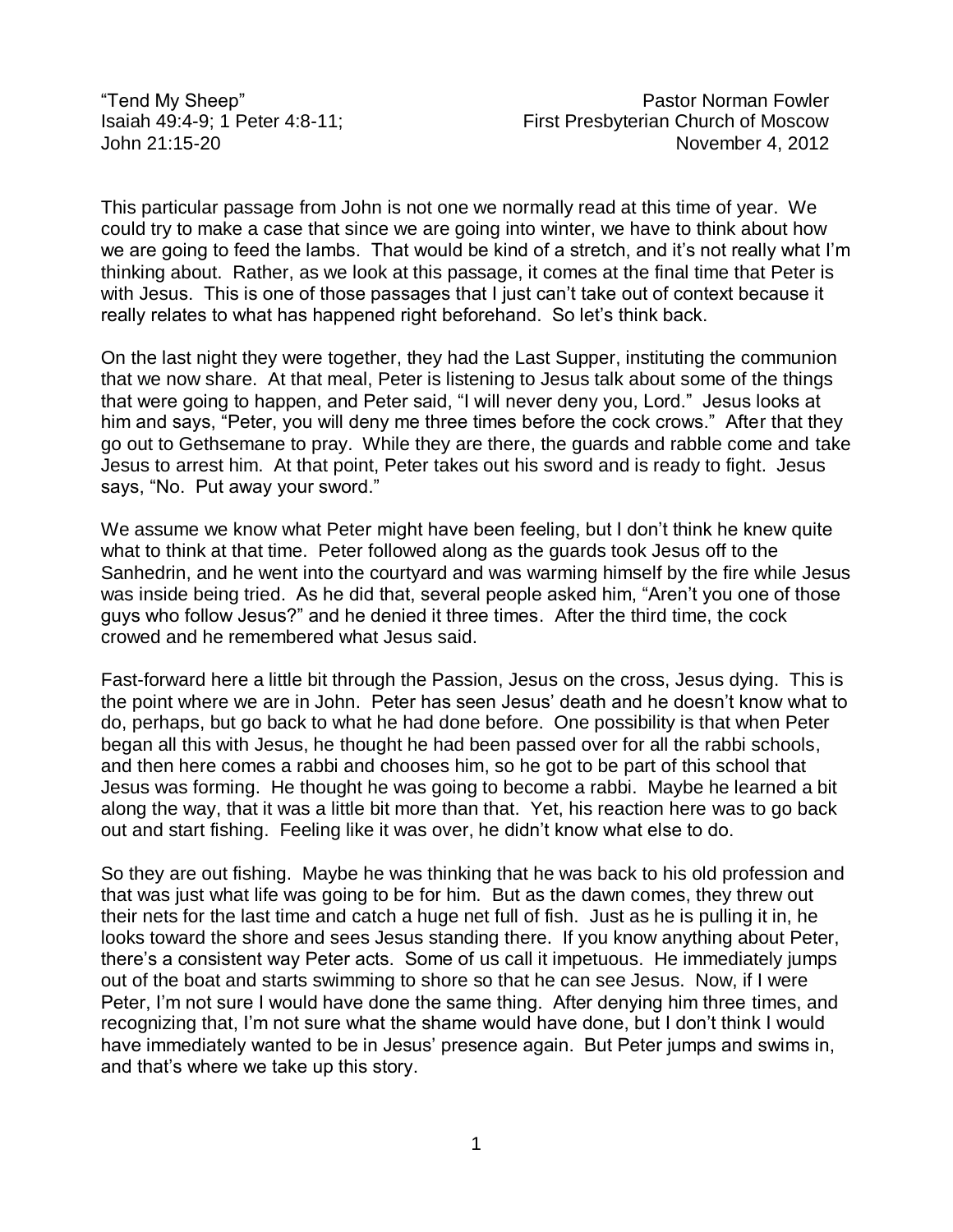Jesus has a fire going and has prepared fish and bread. It's reminiscent of the Last Supper. We don't usually name this one. Perhaps it's the First Breakfast. It is a new beginning—a new beginning for Peter, anyway. As Jesus blesses the fish and the bread, breaks it, and gives it to them, it is reminiscent of an earlier meal they had shared.

The next thing that happens is a little interesting to me. If I were Jesus, I might look at Peter and say, "Peter, isn't there something we need to talk about?" Jesus doesn't do that. Nor does Peter say to Jesus that there's something they need to talk about. It's interesting to me that Jesus just comes to Peter and asks, "Peter, do you love me?" He does that three times. It feels like it's pretty obvious that Peter denied him three times; he gets to affirm his love for Jesus three times. I'm not sure Peter gets it right then. The last time he seems a little put out—why do I have to say it again? But you can see that his denials are replaced by his affirmations.

Isn't it interesting that Jesus doesn't say, "You need to come ask for forgiveness," but instead says, "Come, let me help you again affirm who you are: a disciple, one who loves me." As I think about how Jesus comes to Peter without Peter even recognizing that he needs to do anything with Jesus, it feels like exactly what God seems to be doing with Jesus for all of us. Oftentimes it feels to me like I don't even really recognize the full extent of the need I have to be forgiven. Isn't that what God is doing in Jesus? Just as he comes to Peter and asks, "Do you love me," Jesus comes to us to let us know we are loved and to know we can love in return.

So as Jesus comes to Peter and says, "Do you love me," there's an interesting thing. Not everyone thinks it is that important, but it feels important to me that when Jesus is asking Peter "Do you love me?" says "Do you agape me," which is the Greek word for love that Jesus uses. Peter says, "Yes, I phileo you," that is, I love you but it has a different flavor. The second time Jesus comes and says, "Do you agape me?" and Peter says, "Yes, I phileo you." Jesus comes a third time and says, "Do you phileo me?" Peter says, "I phileo you." Peter seems to wonder, "Why do you keep asking?"

What's the difference? Why do I make a point of that? It's because I think the word for love is different. The agape word is about a choice; the will is involved. Do I choose to see you as one I value and therefore care about? And when I begin to care about you, I begin to care about what you care about. It's always the word God uses for loving us. Jesus asks three times. The first two, he's asking do you make the choice to see who I am, the value I bring to your life, and where that leads you, how to care about what I care about. All Peter can answer is, "I phileo you." What does that mean? It doesn't have anything to do with fish. Phileo is really an associative kind of thing. So he's saying, "Yes, I'm part of your group. I am loyal to you. You are my rabbi." But it doesn't quite get to the point of saying I have made the choice to recognize who you are and what you value, and where that leads me. It's more of fitting into the group. Do you see the difference?

The interesting thing to me is that by the end, Jesus recognizes that Peter is not going to make another choice, so even that is a moment of grace. Jesus says, "Do you phileo me," and Peter says yes, but wonders why he is asked again. Peter plays that role throughout—what's going on?—but Jesus accepts that. He reinstates Peter through the